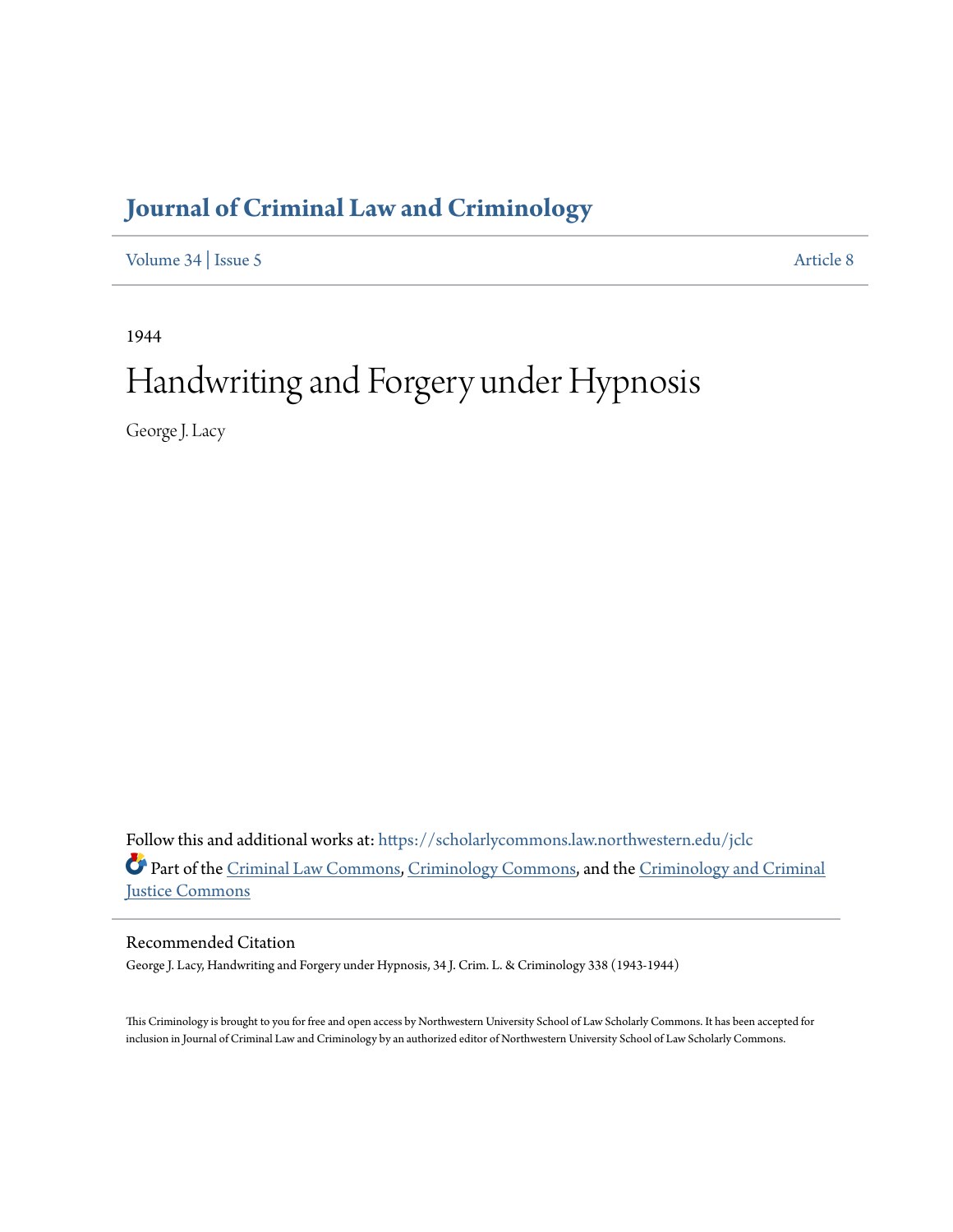### **HANDWRITING AND FORGERY UNDER HYPNOSIS** George **J.** Lacy'

The effects of hypnosis on handwriting forms an interesting but virtually untouched field of research. To the handwriting expert certain phases of such experiments can reveal valuable information. In particular two dietinct problems are of interest: **(1)** The effect of hypnosis in forgery, and (2) the influence of suggested age while in a hypnotic trance on the natural writing of the subject. In order to arrive at some conclusions to questions raised **by** these problems the writer has begun a series of experiments' in which he is now making a report of work in progress.

#### FORGERY **UNDER HYPNOSIS**

Can a person in the hypnotic trance simulate another person's signature so successfully that it will escape detection as a fraud even under the most careful and expert scrutiny? In other words, does a person in the hypnotic state have a greater than normal ability to imitate the handwriting of another person? It is possible that an examiner of questioned documents might be asked this question while on the witness stand.

In the past two decades, several experiments have been conducted in American universities in which the abilities of hypnotized persons have been compared with the abilities of the same persons in the normal state. It has been shown that certain abilities are greater in the trance than in the normal state; for example, psychologists have found that some persons, while in the trance, can recall memories of their childhood which are not available to them in their waking state. It has also been discovered that the recall of material previously committed to memory, either in the distant or near past, is more effective in the trance than it is in the normal state.

On the other hand the sensory capacities of individuals are found to be the same in both states. That is to say, when one is hypnotized his sense of touch, his sense of sight, his hearing, cannot be made more acute than they are in the ordinary normal state. Also, the evidence seems to indicate that muscular endurance is not greater in the trance than in the normal state. So far as the writer knows no experiment on muscular coordination, as distinguished from endurance, has been performed. **Of** course such an experiment would have a very close relationship to the problem

tExaminer of Questioned Documents, Shell **Bldg.,** Houston, Texas. Member of the American Society of Questioned Document Examiners.

**I** The writer wishes to express his thanks to Professor **F. A.** Pattie, Department of Psychology, The Rice Institute, Houston, Texas, for advice on the planning of the experiment, and to Mr. Charles Moskowitz, who hypnotized the subjects under the direction of Dr. Pattie.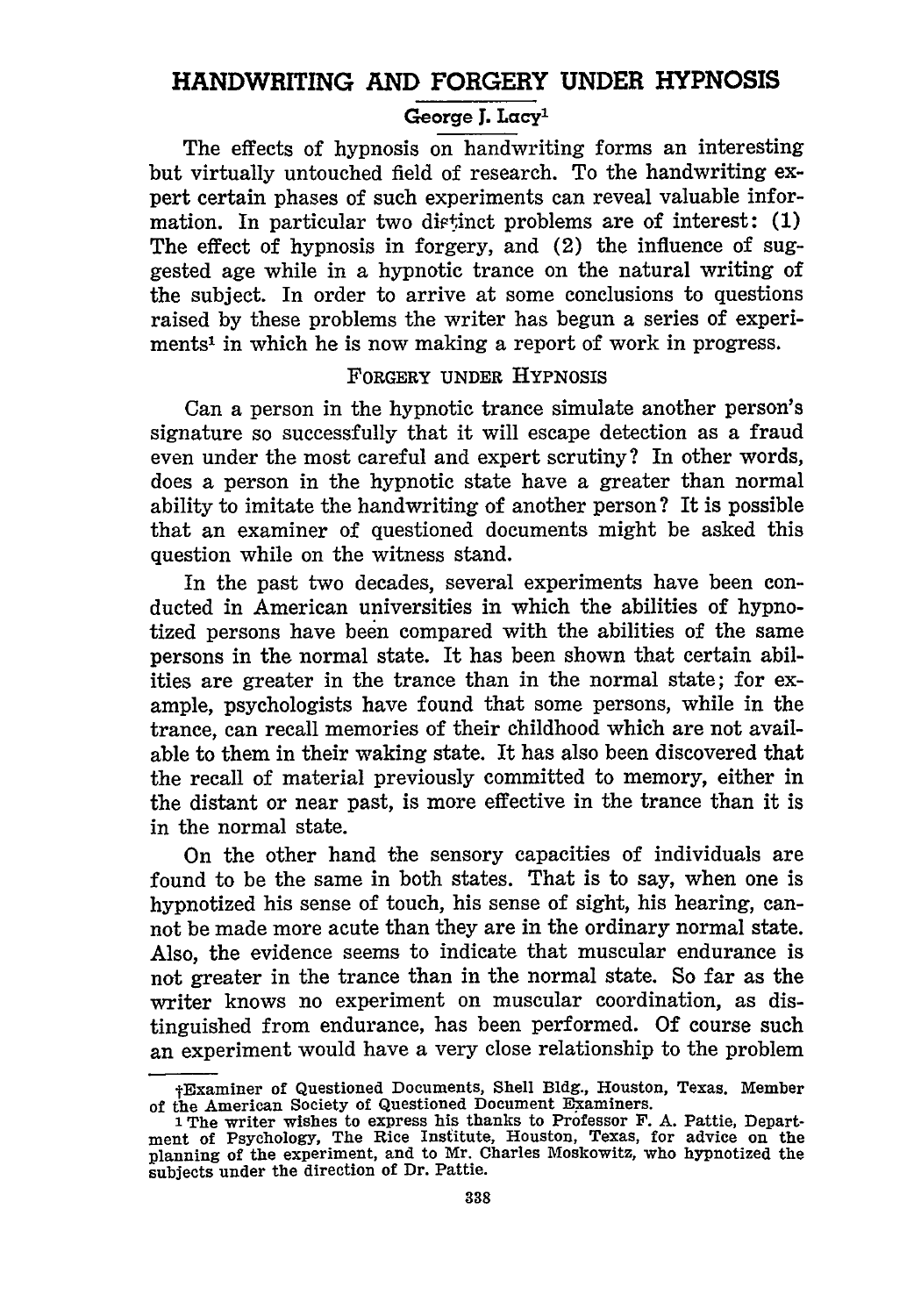of handwriting now under discussion.<sup>2</sup> Daniel T. Ames<sup>3</sup> in the late 1800's ran an experiment on just one person to determine whether or not handwriting under hypnotism retained all of its normal characteristics; he concluded that it did. The writer's experiment, however, was made to determine whether or not a person under a hypnotic trance is more capable of simulating the signature of another person.

The plan adopted for this experiment involved the securing of thirty genuine signatures written on plain 3"x5" cards each with the same pen. This gave a fairly good variety of different types and qualities of signatures. These were divided into two groups, of fifteen each, and labeled "A" and "B".

The subject was first given the fifteen cards of Series A while in a normal waking state and asked to imitate each signature. He was requested to write each signature two or three times. The subject was then placed in a hypnotic trance and given the cards bearing the signatures in Series B. **He** was told by the hypnotist that he was able to imitate the signatures perfectly, that he was able to write them so perfectly that there would be no difference in his imitation and the genuine. The subject was requested to write each signature two or three times.

When Series B was finished he was given Series A with the same instructions. On completing Series A, he was awakened from the trance and after a reasonable length of time was given Series B to imitate while in a waking state.

This method of experimenting was followed in order to equalize the effects of practice as Series A written in the trance might be expected to be affected by practice gained in forging Series A in the normal state. Likewise Series B written in the normal state might be affected by practice in Series B obtained in the trance. However, in the course of the experiment it became very clear that this arrangement was unnecessary, since no practice effects were apparent, the last written imitation of a given signature being as a rule no better than the first. These specimens of the subjects, attempts at simulation both in the waking state and in the trance, gave ample material for comparison.

Thirteen subjects of college age, both male and female, were used; some were good writers and some were poor. It was noticed during these experiments that some of the subjects exercised more care in their attempt at simulation than others. Where some subjects would study the signatures extensively, before attempting an imitation, others would attempt to draw the signature offhand. One subject, a girl, would practice the movement by holding her

**<sup>2</sup>**The problems just mentioned are fully discussed in **C.** L. Hull, Hypnosis and Suggestibility: An Experimental Approach **(1933).**

**<sup>3</sup>** Daniel T. Ames, Ames on Forgery **(1901).**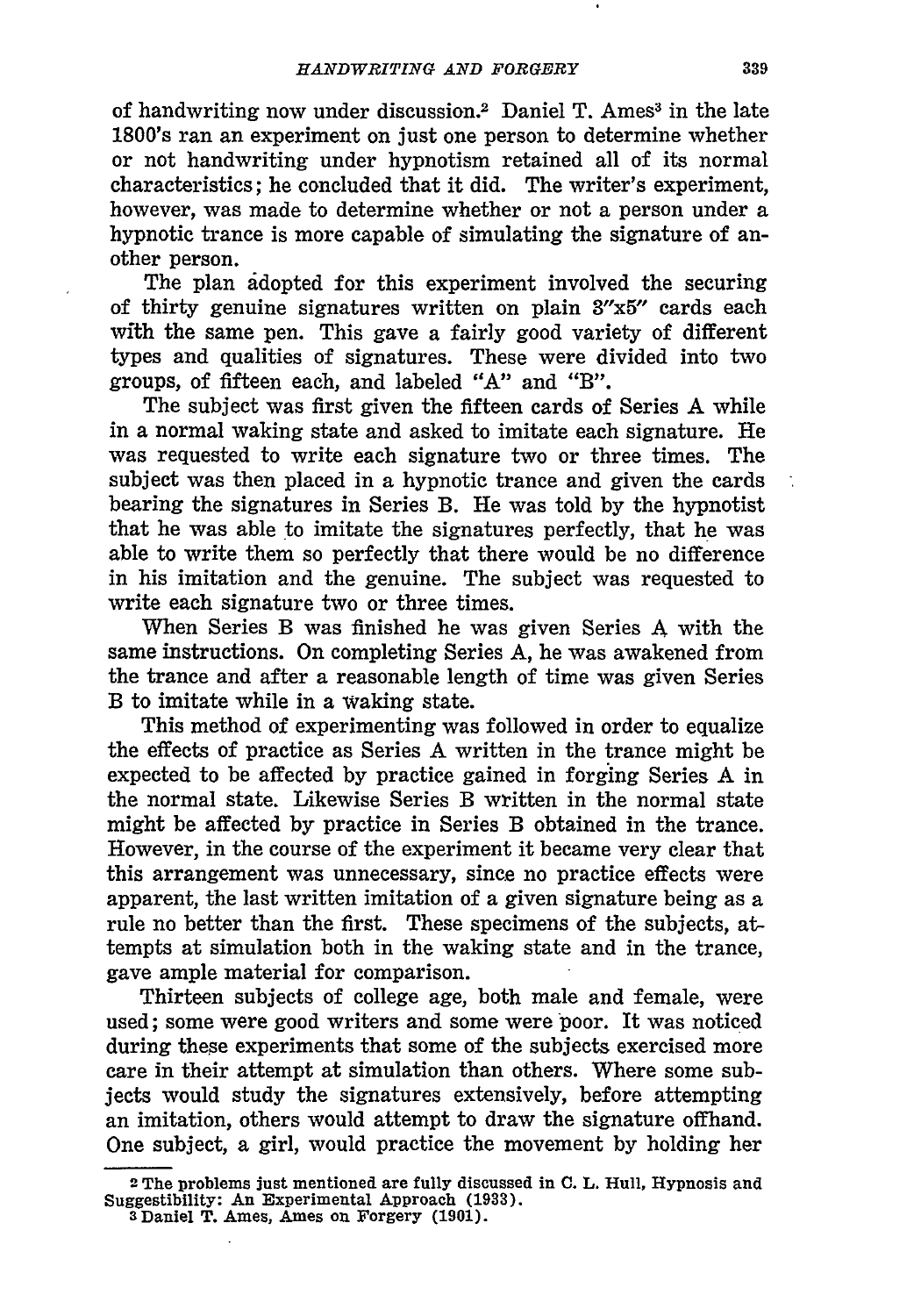

#### Figure **1**

The above signatures are "cut-outs" from the originals made during the experiment. Those numbered (1) are genuine signatures; those numbered (2) are attempted simulations of the genuine signatures prepared by subjects in a tion while in a hypnotic trance.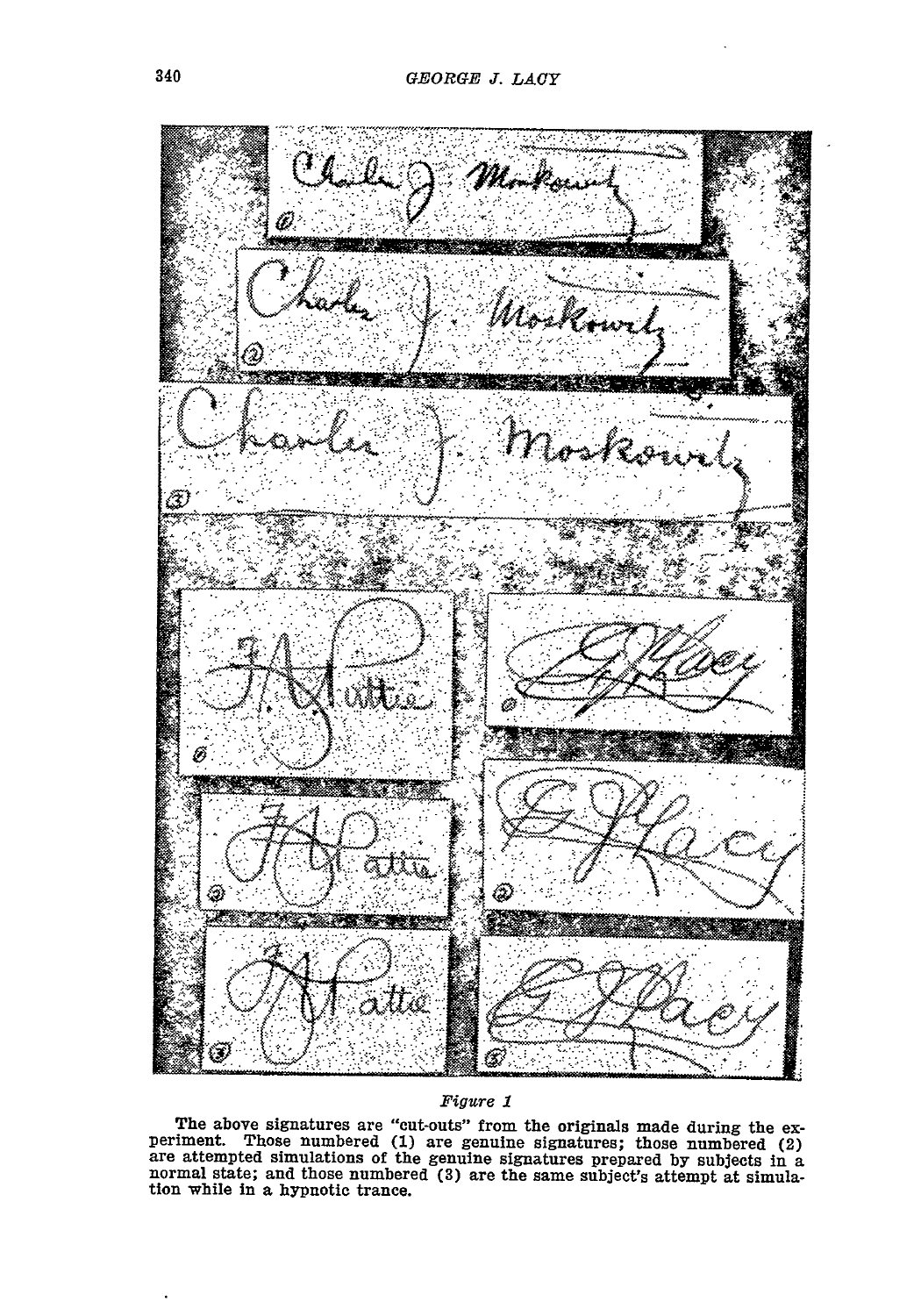pen over the genuine signature and following the outline of the signature. This she would do repeatedly, in some cases as many as fifteen times.

With the exception of one or two, all the attempts at simulation were the products of drawing rather than writing (Figure **1).** This was proven true of the simulations while in the trance, **by** placing before the subject the signature card up-side-down. When this was done the subject would draw the signature up-sidedown and backwards, paradoxical as this may seem. Signatures written in this manner were formed as well as the others.

The subjects used all went into a deep state of hypnosis, the state usually called somnambulism. Most of them had no memory for the events of the trance after they were brought out of it. The operator, who has had extensive experience with hypnosis, assured himself in every case of the genuineness of the trance, and he had no reason to think that any of the subjects was simulating a trance state.

It was observed that those subjects who received instructions while in the trance, but prior to their starting to write and were not talked to while writing, usually produced better results than those whom the hypnotists continued to assure of their ability while writing. This was attributed to giving the subjects overconfidence.

The ability to imitate a signature either in the waking state or in the trance was found to be greater in some subjects than in others. This, of course, is to be expected.

A study and comparison of the attempt at simulation in the waking state and in the trance does not indicate that subjects have any more ability to simulate a signature while in a hypnotic trance than in the waking state. There is no definite evidence of better muscular coordination so far as handwriting is concerned while in a hypnotic trance than otherwise. Neither is there evidence pointing to any better ability to observe inconspicuous characteristics and peculiarities in a signature.

Out of all of the numerous signatures written **by** various subjects, both in the trance and in the normal state, there is not one that does not have the inherent qualities of a forged signature.

**INFLUENCE** OF SUGGESTED **AGE ON** HANDWRITING

In addition to this experiment, an experiment was conducted to determine, if possible, whether a person in a hypnotic trance is able to duplicate his writing of an earlier age. While the subjects were in the trance, the hypnotist made them regress to the ages of **8,** 12, and **15** years and instructed them to write as they did at that age. The result of this experiment does not justify the conclusion that a person in hypnotic trance could simulate his writing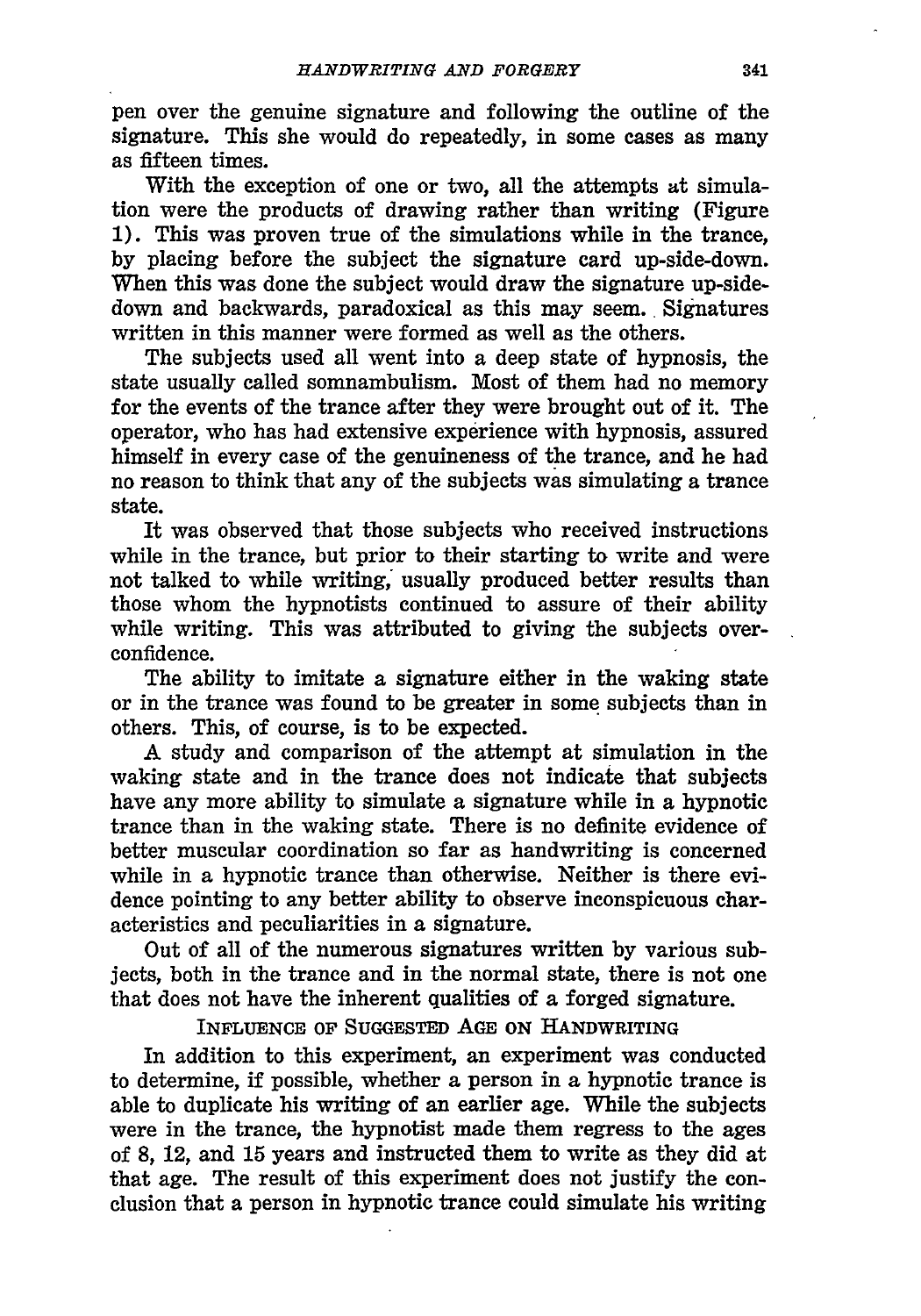>rkt 6- . *-* .. .. *7* **\*** : . "/.,,. x' 1 >2 **7;/ - ,,,,, A... • ,** ta **:t** c **, .-: - C,:.-- .,** *.* **.1 1. . ,, ..** *>* **-4-1** The wriin specmen **by** th same. sujc while in a hynoi **.** trne The. <sup>t</sup>**-,** w **. .**--. when told to ri te **'** his n ,,-l hanw-i ing The

Figure 2

Three writing specimens by the same subject while in a hypnotic trance. The top writing is the results when told to write in his normal handwriting. The middle specimen is the results when the subject was told he was seven old. The bottom writing is the results when he was told that he was seventy years old.

**of an earlier age. These specimens of writing indicated that the writer merely wrote as he surmised that he wrote at these different ages (Figure 2). This was verified in some cases by the comparison of the exemplars with genuine writing of the suggested age. In most cases when the subject was imitating his writing of 8 or 10 years of age, he would write in a slow, drawn, large hand.**

**It was interesting to note that one of the subjects, while in the trance, was told to write his name as he did at the age of 8, 10,** *12, 15,* **etc. ; it was found that when told he was 15, he changed the spelling of his name. When this subject was awakened from the trance he had no recollection of events which occurred while**